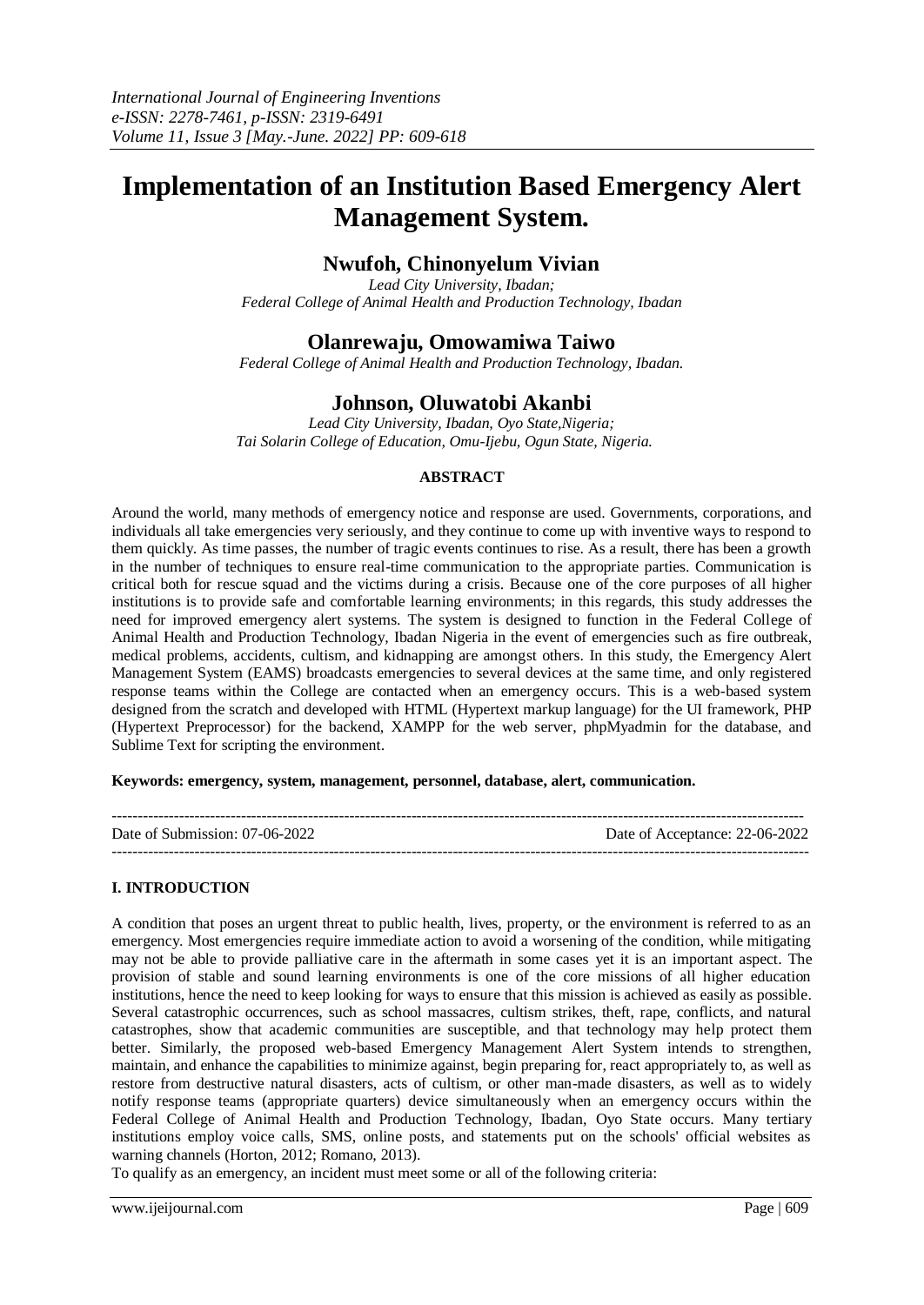i. If it causes an imminent danger to people's lives, property, or the environment.

ii. If it has already resulted in the death of people, harm to their wellbeing, damage to property, or environmental degradation.

iii. If there is a substantial risk of it escalating and posing an imminent threat to life, health, property, or the environment.

In recent times we are now dealing with so many dangerous obstacles such as banditry, terrorist attacks (as we have seen in many regions of the country and other side the country), and infectious diseases like covid-19; it is critical that every tertiary institution have a functioning emergency alert system that can be used to alert the relevant agencies about looming threats which can escalate if not adequately and promptly curbed.

This web application sends out mail to the appropriate and registered emergency officer; such as the Chief Medical Officer, Chief Security officer, Fire Service Unit and School Management. The mails for action ate sent to the appropriate quarters depending on the nature of eminent crises. In an academic setting, where there is a high concentration of people at any given time, diseases can spread quickly, terrorist attacks can be fatal, and cultism activities can affect a huge number of people at the same time; thus, it is critical to ensure that when a mail or text is received, the appropriate authority is notified, and immediate action is taken to start investigating and alleviate the impending danger.

A medium that sends out this information to the appropriate personal real time is precisely what this research achieves: A Federal College of Animal Health and Production Technology Emergency Alert Management System.

# **II. PROBLEM STATEMENT**

The need to forestall an emergency situation in the Institution of Higher Learning is quite germane to avoid destruction of valuable properties like infrastructure or learning resources and loss of lives. Incessant violence and tragic events in the College are partially responsible for severe destruction of academic resources in the College. To solve these tragic events in the College, Implementation of an emergency management alert system is imperative. The system aims at handling both security and emergency issues within its case study. It is safe to note that this can be applied to any Institution by tweaking some features to the Instruction its been adapted in.

# **III. AIM AND OBJECTIVES OF THE STUDY**

The aim of this study is to design and implement an emergency alert management system for Federal College of Animal Health and Production Technology, Moor plantation, Ibadan. The objectives of the study are to:

i. Notify and broadcast warning notifications to multiple devices simultaneously;

ii. Aid reduce the effect of emergency & prevent exposure from turning into larger emergency incident;

iii. Assist by sending real-time medical emergency alert to the appropriate quarters.

# **IV. RELATED WORK**

### **Community Emergency Security Alert System**

One of the most critical elements of emergency management, according to J. Li, Q. Li, C. Liu, S. (Khan and Ghani 2014), is emergency response. Information and communication technology (ICT) has been used to manage emergencies in a variety of different ways. The integration of ICT solutions into real-life emergency scenarios in the health sector has led to development of mHealth, which is defined as "healthcare to all, anytime, and anywhere by removing temporal and locational constraints while improving both coverage and quality care" (U. Varshney.2009, January, 2018). mHealth is a concept that has been realized through mobile applications that offer medical emergency support and dramatically shorten medical emergency response time based on user behavior, geographic location, and online community features (M. Khalemsky and D. G. Schwartz 2017).

The short message service (SMS), also known as text-message – "a service constituent that uses signals to send smart phones to convey short text messages" (Drj. 2001, January) – has become one of the most widely used among the wide variety of Smart technologies designed to combat security imbalances in the world today. This is due to the fact that it is readily available for nearly all types of mobile devices, and 95 percent of the world's population now resides in locations where cellular network coverage exists. (S. J. Iribarren, W. Brown Iii, R. Giguere, P. Stone, R. Schnall, N. Staggers 2017). Palmieri et al. (2016) proposed a hybrid virtualized framework for managing computing and storage resources needed to govern operations during emergency scenarios (F. Palmieri, M. Ficco, S. Pardi, and A. Castiglione 2016). The device also employs a novel positioning method that combines data from motion sensors with signal data from physically landmarks put by first responder in an emergency assault location. Their method took advantage of cloud infrastructures' virtually limitless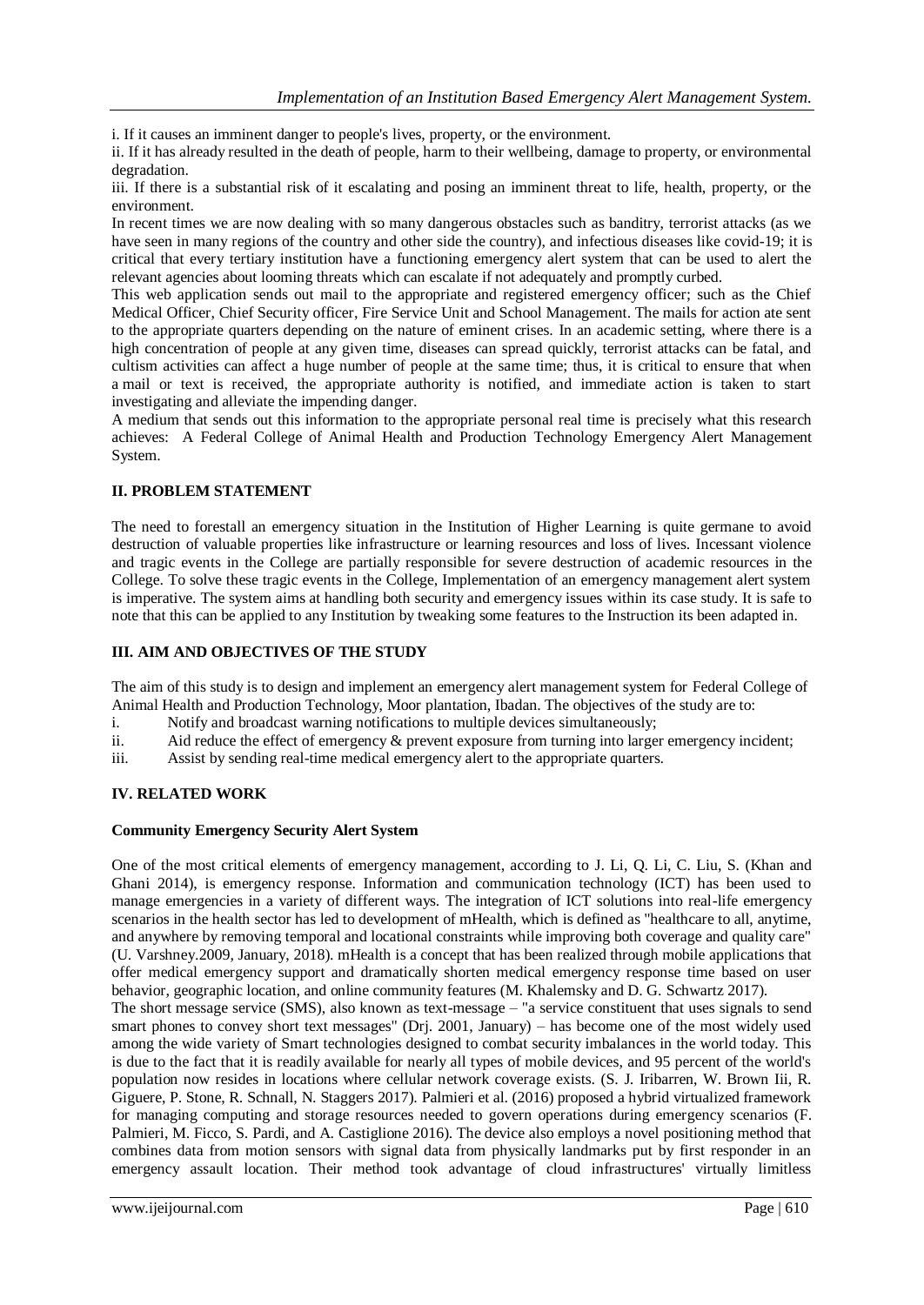computation and storage capabilities. J. Li, Q. Li, C. Liu, S. Ullah Khan, and N. Ghani suggested a society integrated information system for emergency management in Li et al. (J. Li, Q. Li, C. Liu, S. Ullah Khan, and N. Ghani 2014). The system was designed with excellent emergency management in mind. The system built a distributed society virtual database using a P2P (Peer-to-Peer) framework that connects local resource databases of suppliers that offer information to stimulate multi-criteria decision making, allowing for effective and rapid emergency response. The P2P architecture utilized to manage the target community's dispersed datasets will allow a dataset to join and leave the network with ease, and also allow for autonomous dataset maintenance by each individual organization. The system was established as a social media site, giving end users access to data, good situational awareness, and the ability to share that information with all levels of emergency partners.

# **Emergency Alert Communications on College**

One of the primary responsibilities of all higher education institutions, according to (Kopel, Sims, & Chin, 2014), is to create secure and safe learning environments. Several tragic occurrences, such as school massacres, terrorist attacks, and catastrophic events, show that campuses communities are vulnerable, and that technology may help safeguard them better. Following the 2007 Virginia Tech shooting, a number of institutions began developing their individual alert system technologies that could be utilized in any form of public emergency. Similarly, several institutions have emergency preparedness departments that assist students in preparing for an on-campus crisis (Thompson &Schlehofer, 2014). They use voice calls, Sms, social media posts, and statements on the schools' official websites as warning channels (Horton, 2012; Romano, 2013). However, little study has been done on how pupils react to those warning signals. The majority of past research has focused on how people use media to interact with one another amid a natural or technology emergency (Palen, Vieweg, Hughes, & Hughes, 2009; Procopio&Procopio, 2007). Cell phones and text messaging can be used to alert the public about a disaster as well as serve as supplementary crisis response tools to keep others informed about a continuing situation. Cell phones were utilized to communicate during September 11 terrorist strikes in the United States in 2001, for the short minutes that they worked, Once the planes had crashed, within the structures (Nelson, Sigal, & Zambrano, 2010). People continued to use text messaging after cell phone lines were disrupted during Natural Disasters in 2005. (Juric& Sylvester, 2007). However, several users claimed that the absence of details in the text messages caused them to be unclear about the threats and that they didn't learn how to defend themselves because of the brevity of the texts (McGee &Gow, 2012). Some of their findings can be explained by the dynamic capabilities concept (Daft &Lengel, 1984, 1986). Due to it's own visual and social clues, such as body language and non - verbal, face-to-face communication is the richest medium. The second most valuable medium is telephones (Daft &Lengel, 1986). Low-richness media present less cues and limit feedback. In unpredictable times, communicators should utilize formats with a lot of variety (Trevino, Daft, &Lengel, 1990, p. 75). Despite being most public media source among college students and young adults, the significance of social media in emergency communications has been largely neglected (Pew Research Center, 2011; Sheldon, 2015). O'Reilly (2005) defines social media as "a collection of Internet-based apps that expand on the technical foundations of Web 2.0, allowing the production and interchange of user-generated content (UGC)." Any type of content created by customers is referred to as user-generated content. Social networks (Facebook, LinkedIn, Google+), blogging, forums, internet streaming and picture sharing websites (YouTube, Pinterest), and multimedia chatting services are all examples of social media technology (Skype). During natural catastrophes, public officials have successfully used social networking platforms, such as Facebook, as just a warning tool, particularly when seeking to reach out to those who are at danger (Sutton et al., 2014). Students could use social networking sites as a supplemental communication channel, encouraging them to share an alert message with someone else (Austin, Fisher Liu, & Jin, 2012).

# **V. METHODOLOGY**

The system is built using various technologies such as Java Script, PHP (Hypertext Preprocessor), HTML (Hypertext Markup Language), CSS(Cascading Style Sheet), XAMPP server(as the local server.),SQL (Structured Query Language). Sublime Text was used as an Integrated Development Environment for coding of the user interface for coding of the user interface.

Then the system was tested by some of the students and lecturers in Computer Science Department of Federal College of Animal Health and Production Technology to know how easy and effective the system is.

The following are the procedures involved in system design:

i. In order to make the planned Emergency Alert System user friendly, Hyper Text Markup (HTML) was utilized to build the graphical interface and layout. The HTML used enhanced the UI/UX (user interface and user experience) that the students enjoy while using the platform.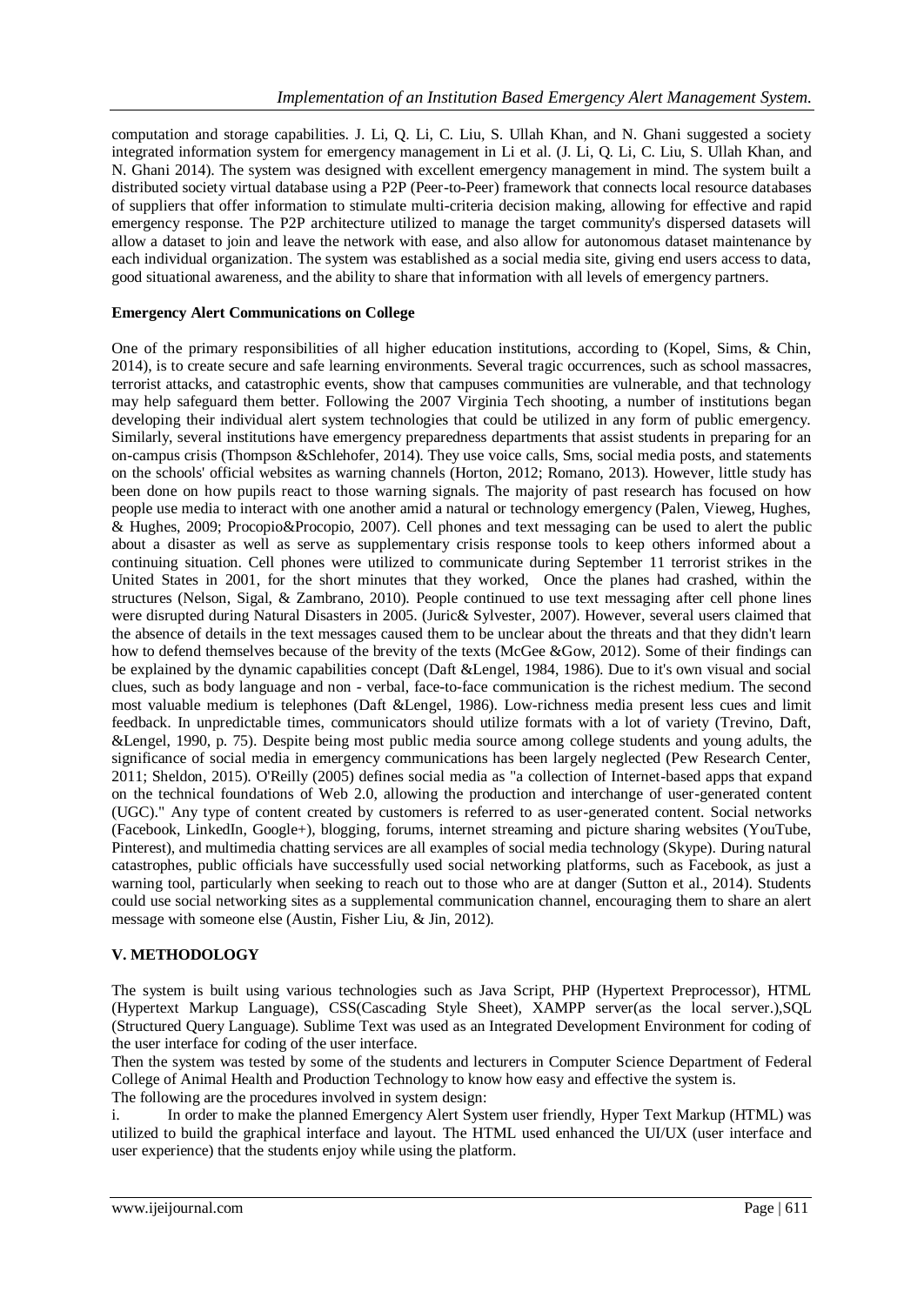ii. Coding and application design —It allows the application to function as a whole. Connecting the front end to the back end. The database coding was SQL (Structured Query Language) and PHP (Hypertext Pre processor) was used to connect with the server so as to make it dynamic.



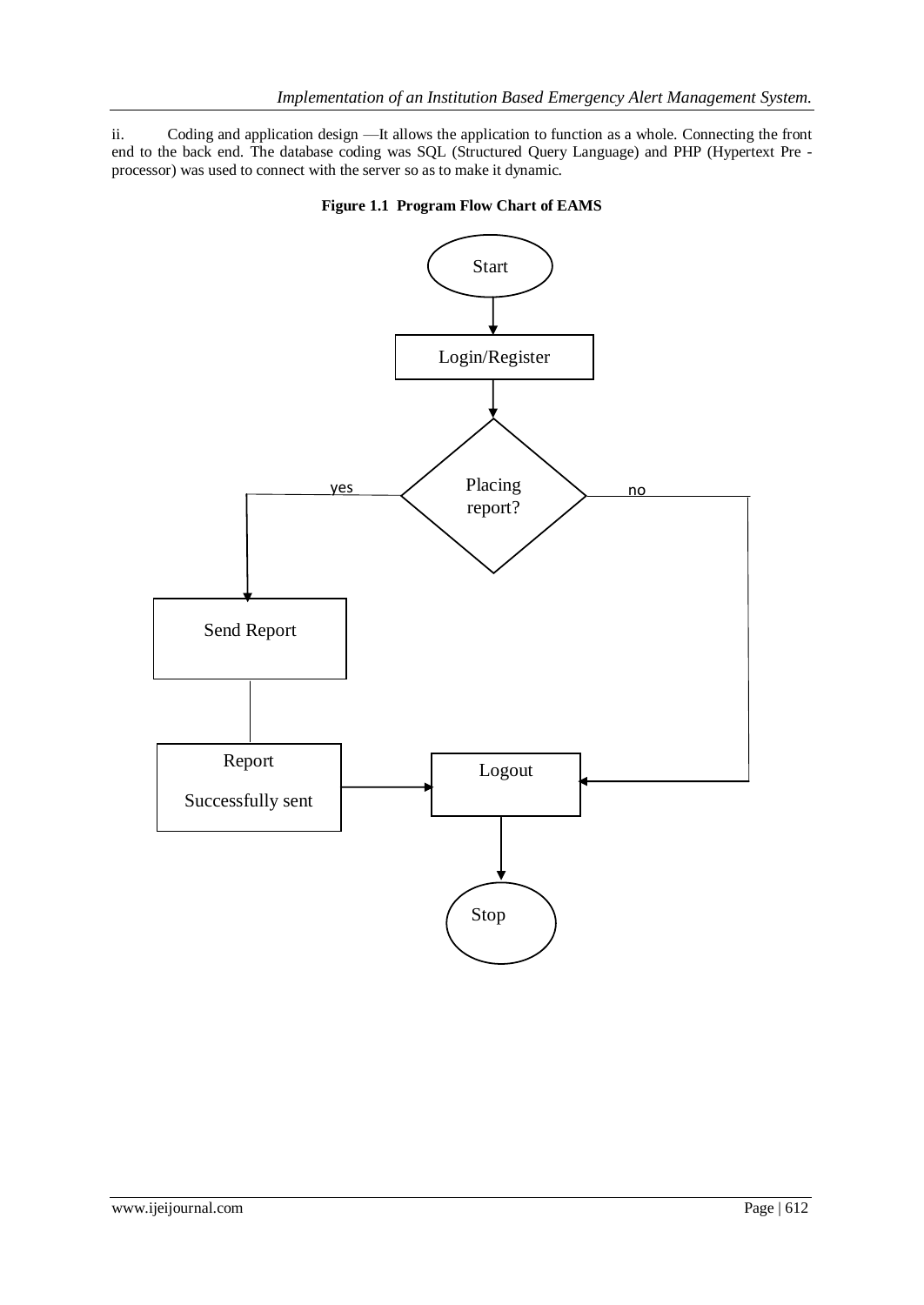### **Figure 1.2 Program Use Case Diagram of EAMS**



The figure 1.2 shows the functionality of the user and admin on the system. As shown above the user can only create account to be able to login and also perform other functions like placing report and equally sending the report. While the admin has more functions compare to the user, the admin can login to be able to create new personnel and report, the admin can also view history of reports placed by user. The relationship between the user and admin is they can both login.

#### **Hardware and Software Requirement**

The following are the system requirements for both the hardware and software materials required for the system to run and operate on.

#### **Hardware Requirements**

- i. Smart phone or Laptop/PC
- ii. Processor Speed: Pentium III-class processor, 600 MHz processor
- iii. Processor 1GHz
- iv. RAM (192 MB minimum)
- v. Hard Disk Space: 45 MB(minimum)

#### **Software Requirement**

- i. Web browser
- ii. Internet Connectivity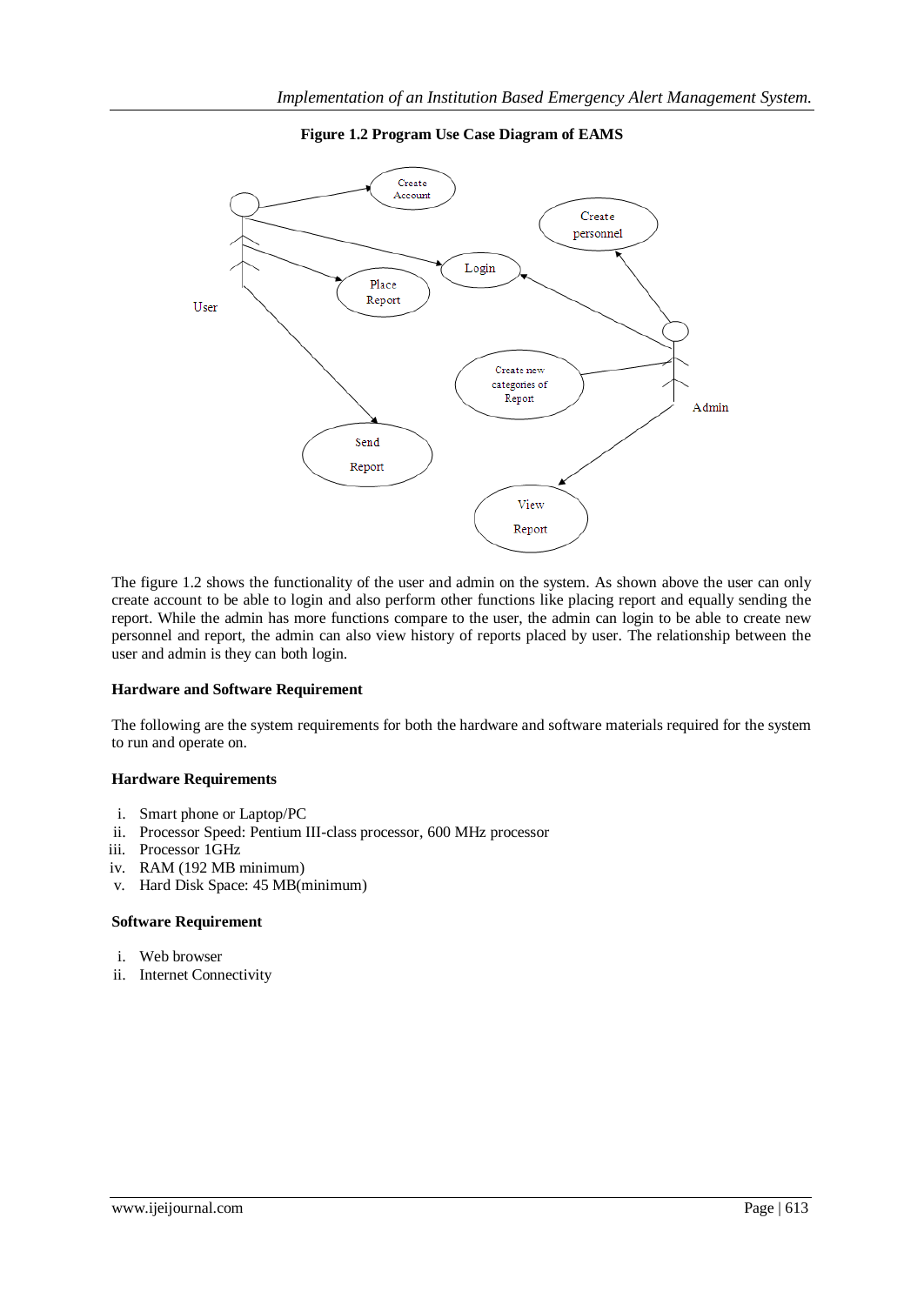# **VI. RESULTS & DISSCUSSION**

Figure 2.1 show that a user is inputting their details as shown below.

| Register                      |            |
|-------------------------------|------------|
| First Name*                   | Last Name* |
| reaggj                        | lecvjhjh   |
| Email address*                |            |
| raphaelomo20@gmail.com        |            |
| Password*                     |            |
|                               |            |
| Register                      |            |
| Already a member? Login Here! |            |

*Figure 2.1 shows the user registration page*

This Figure 2.2 shows that the user has successfully created an account and is ready to login

| Login<br>Email Address* |                                  |  |  |
|-------------------------|----------------------------------|--|--|
|                         | raphaelomo20@gmail.com           |  |  |
| Password*               |                                  |  |  |
|                         |                                  |  |  |
| Login                   |                                  |  |  |
|                         | Not yet a member? Register Here! |  |  |
|                         |                                  |  |  |

*Fig2.2 shows the user login page*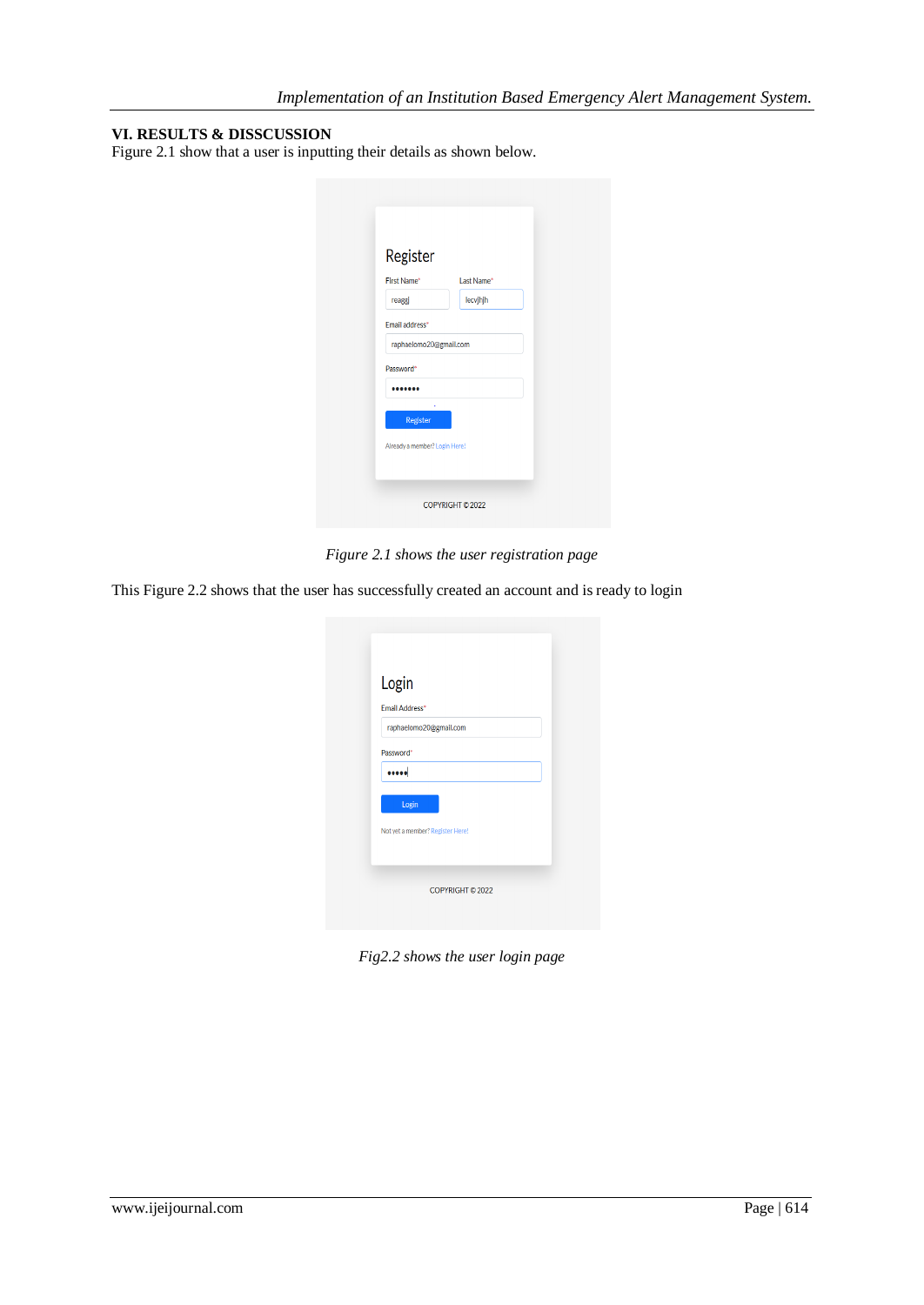|                                                                                                                                              | Place Report                                                                                                                                           |  |  |  |
|----------------------------------------------------------------------------------------------------------------------------------------------|--------------------------------------------------------------------------------------------------------------------------------------------------------|--|--|--|
| RAPHAEL OMONAYIN<br>raphaelomo_@gmail.com<br>Institute of Agricultural Research & Training (IAR&T), Old Abeolouta Road, Adeaga, Ibadan South | Emergency Category*<br>Location*<br>Institute of Agricultural Research & T<br>Medical<br>v<br>Current location"<br>Address here with popular landmarks |  |  |  |
| West, Oyo, 200253, Migeria<br>Change Password                                                                                                | Message <sup>®</sup><br>Message                                                                                                                        |  |  |  |
|                                                                                                                                              |                                                                                                                                                        |  |  |  |

*Figure 2.3 shows the user interface report page*

This Figure shows the User Interface (UI) which comprises of the location, where user can select from the category of report to place and also input their report with text, image, audio and video.



*Figure 2.4 shows the admin login page*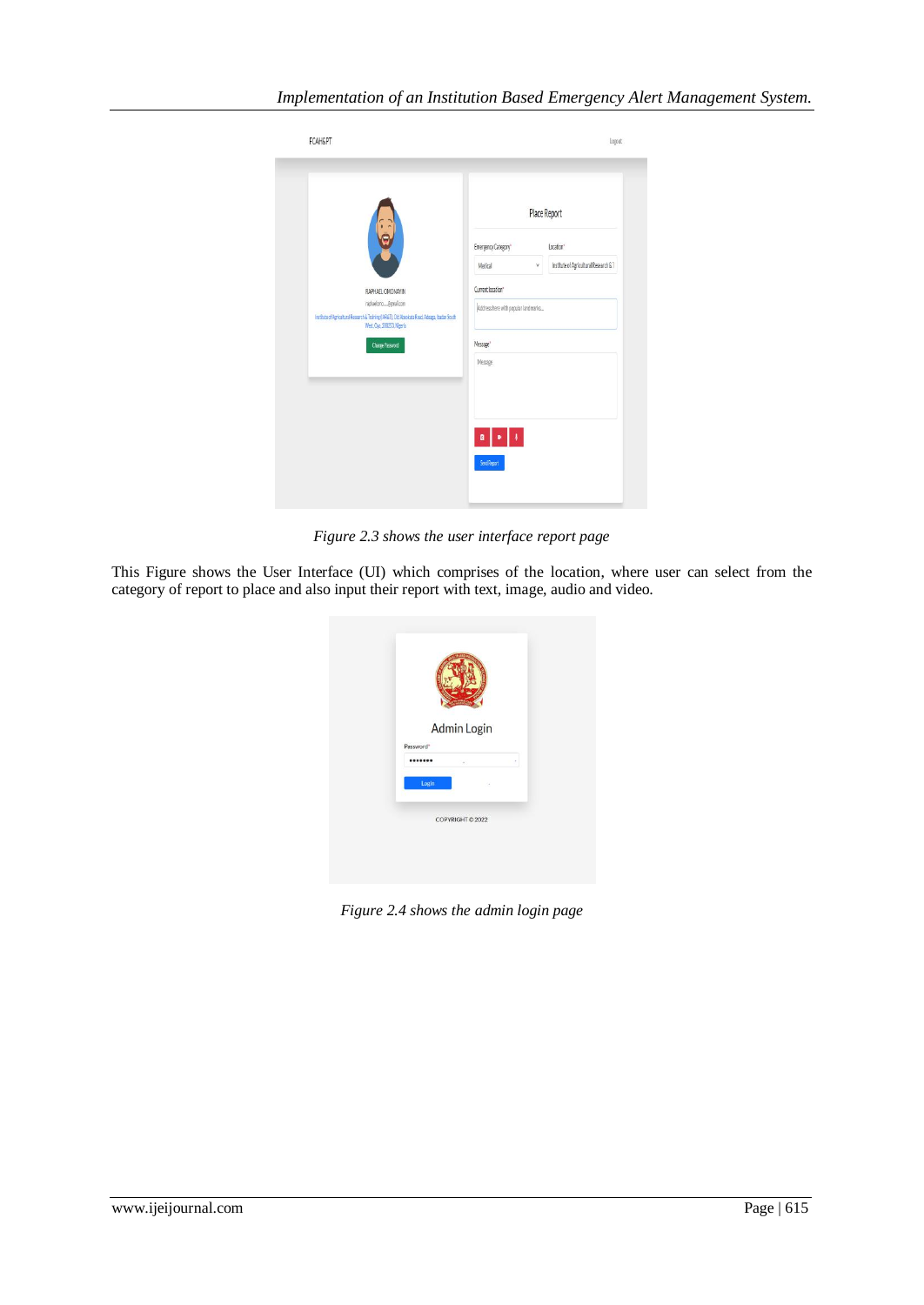|  |                    | $\leftarrow$ $\rightarrow$ 0 $\Omega$ $\rightarrow$ 1 https://frahpt-emas.epicy.com/admin/dashboard.php |                        |                     |   |            |                 | $\parallel \uparrow \parallel \uparrow \parallel$ |
|--|--------------------|---------------------------------------------------------------------------------------------------------|------------------------|---------------------|---|------------|-----------------|---------------------------------------------------|
|  |                    |                                                                                                         | Admin Dashboard Area   |                     |   |            |                 |                                                   |
|  |                    |                                                                                                         |                        | Logout              |   |            |                 |                                                   |
|  |                    |                                                                                                         |                        | <b>View Reports</b> |   |            |                 |                                                   |
|  | Personnel's        |                                                                                                         |                        |                     |   | Categories |                 |                                                   |
|  |                    | # First Name Last Name Email Addresss                                                                   | Phone Number           | Unit                | ŧ | Name       |                 |                                                   |
|  | 1 Omonayin Raphael | raphaelomo20@gmail.com                                                                                  | +2348136071724 Medical |                     |   | 1 Medical  | Editi<br>Delete |                                                   |
|  |                    | 2 Adedeji Morifeoluwa momoreoluwaadedeji@gmail.com +2347063785030 Medical                               |                        |                     |   |            |                 |                                                   |
|  |                    |                                                                                                         |                        |                     |   | Add New    |                 |                                                   |
|  | <b>Add New</b>     |                                                                                                         |                        |                     |   |            |                 |                                                   |

*Implementation of an Institution Based Emergency Alert Management System.*

*Fig 2.5 shows the admin dashboard areas*

Figure 2.5 shows that the admin has login, while figure 2.5 shows the admin has successfully added new category of report and also added new personnel to respond to reports.

| ÷ | <b>Tracking Id</b>             | Category | Message                                            | Date                      |             |
|---|--------------------------------|----------|----------------------------------------------------|---------------------------|-------------|
|   | E0TvMKgSnQULTJbebh0g6gMQCMZTNX | Medical  | <b>Testing email sending</b>                       | February, 28 2022 8:54:am | View        |
|   | 6guWdgggeSMiuy2As9PK50Hs0uXTP2 | Medical  | <b>Testing purposes</b>                            | February, 28 2022 8:08:am | View        |
|   | xatSGsZMin1ur4YbazG2mOpQs7tqdh | Medical  | Save me                                            | February, 28 2022 5:33:am | View        |
|   | 74JaoFxnCppG1EaAXWn4c0edNB3SPF | Medical  | Hi there!!                                         | February, 28 2022 3:11:am | <b>View</b> |
|   | 5szUmISRkuffhsZetMecjbrJIa0VIO | Medical  | Mail send nau                                      | February, 25 2022 7:39:pm | View        |
|   | hzmT9vmH4INSvvWxKLmfgnkSHUw6Lm | Medical  | Hi there, my friend is down and needs urgent medic | February, 25 2022 6:39:pm | View        |
|   | zgnOkf6OGRvhStPCzeAmQUoraUgKym | Medical  | Hello there, I just got an injury and I need urgen | February, 25 2022 6:28:pm | View        |

*Figure 2.6 shows the history report page*

This Figure2.6 shows history of all reports placed by users which can be only be accessed by the systems admin. Such report includes; tracking id, category, message and date of reports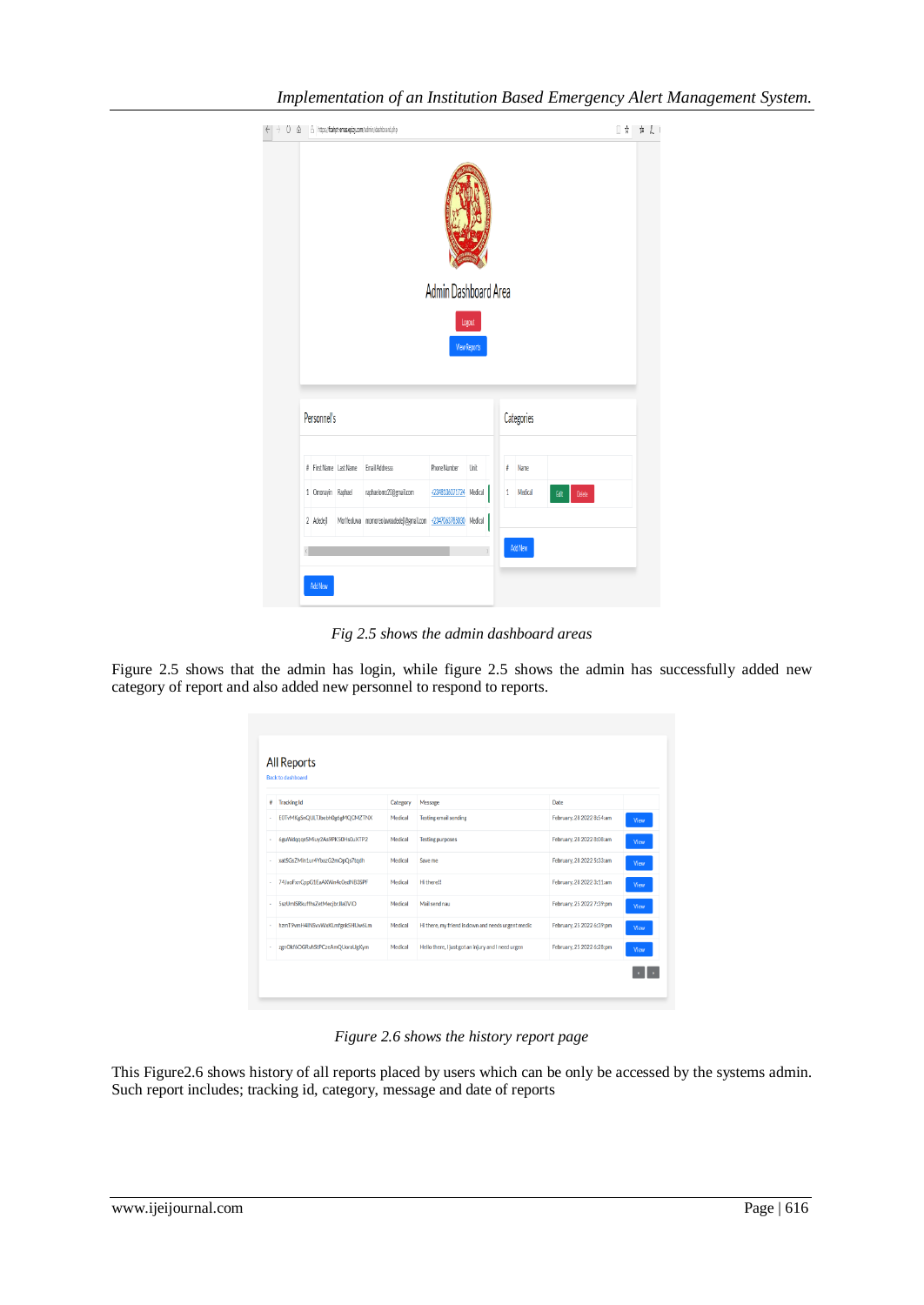## **FULL SYSTEM DESCRIPTION FOR USER AND ADMIN USER**

STEP 1**:** Firstly the user opens the web browser and type in the website url link [\(https://fcahpt-emas.epizy.com\)](https://fcahpt-emas.epizy.com/) , after the user has successfully typed in the url link the user will be redirected to the registration page as seen in Fig 2.1

STEP 2: Secondly the user will create an account on the website to be able to have full access to the site

STEP 3: When the user has successfully registered, the user can now login as seen in Fig 2.2

STEP 4: After login the user dashboard will be displayed on the homepage.

STEP 5: The user can now place report as seen in Fig 2.3

#### **ADMIN**

STEP 6: The Admin will login as seen in Fig 2.4

STEP 7: After the admin has successfully logged in the admin dashboard will be displayed where the admin can create new category of report and also new personnel to respond to emergency as seen in Fig 2.5 STEP 8: The admin can also access the history of reports placed by users as seen in Fig 2.6

### **VII. CONCLUSIONS**

The Emergency Alert Management System (EAMS), was successfully developed and is working as specified, the system can broadcast warning notifications to multiple devices simultaneously to the targeted personnel, student and the entire academic community. In the nearest future incorporation of security measures should be put in place in other to verify who is sending message or email or any form of alert to the system in other to curb unnecessary alert and adding automatic locator functions to the system in other to be able to verify whether the personnel that is getting the emergencies alert are within the academic environment.

### **VIII. REFERENCES**

- [1]. Dobbs, L. Lou Dobbs. "Tampa Fire Department EMS dispatch details". Archived from the original on May 5, 2006. Retrieved 2007-05-30.
- [2]. BASHYNSKA, I. O., PETROVA, L. S., & POPOVYCH, K. F. (2015). The paper. *Risk management*,
- [3]. Dalai, T. (2013). Emergency alert and service for automotives for India. *International Journal of Advanced Trends in Computer Science and Engineering (IJATCSE), Mysore, India*, *2*(5), 08-12.
- [4]. Matthews, V. O., Uzairue, S. I., Noma-Osaghae, E., Enefiok, M. K., &Ogukah, P. J. (2018). Implementation of a community emergency security alert system. *Implementation of a Community Emergency Security Alert System*, *3*(6), 475-483.
- [5]. Bhatnagar, A., Kumar, A., Ghosh, R. K., &Shyamasundar, R. K. (2016, January). A framework of community inspired distributed message dissemination and emergency alert response system over smart phones. In *2016 8th International Conference on Communication Systems and Networks (COMSNETS)* (pp. 1-8). IEEE.
- [6]. Romano, M., Onorati, T., Aedo, I., & Diaz, P. (2016). Designing mobile applications for emergency response: citizens acting as human sensors. *Sensors*, *16*(3), 406.
- [7]. Turoff, M. (2006). The Design of a Dynamic Emergency Response Management. *Annual Review of Network Management and Security*, 101.
- [8]. Sheldon, P. (2018). Emergency alert communications on college campuses: Understanding students' perceptions of the severity of a crisis and their intentions to share the alert with parents and friends. *Western journal of communication*, *82*(1), 100-116.
- [9]. Plan, P., & Directorate, F. G. (2001). Federal Ministry of Health. *Health and Health Related Indicators. Addis Ababa: Federal Ministry of Health*.
- [10]. May, P. J. (1985). FEMA's role in emergency management: examining recent experience. *Public Administration Review*, *45*, 40-48.
- [11]. McClelland, D. G. (2000). *Complex Humanitarian Emergencies and USAID's Humanitarian Response* (No. 27). Center for Development Information and Evaluation, US Agency for International Development.
- [12]. Nnadi, G. O., Ezeani, O. E., &Nnadi, H. C. (2020). The National Emergency Management Agency (NEMA) and the challenge of effective management of internally displaced persons in north eastern Nigeria. *IOSR Journal of Humanities and Social Science (IOSR-JHSS)*, *25*(5), 1-14.
- [13]. J. Li, Q. Li, C. Liu, S. Ullah Khan, and N. Ghani, "Community-based collaborative information system for emergency management," Computers & Operations Research, vol. 42, pp. 116-124, 2// 2014
- [14]. U. Varshney. (2009, January, 2018). Pervasive Healthcare Computing.
- [15]. M. Khalemsky and D. G. Schwartz, "Emergency Response Community Effectiveness: A simulation modeler for comparing Emergency Medical Services with smartphone-based Samaritan response," Decision Support Systems, vol. 102, pp. 57-68, 10// 2017.
- [16]. Drj. (2001, January). Short Message Service (SMS) (3446 ed.)
- [17]. S. J. Iribarren, W. Brown Iii, R. Giguere, P. Stone, R. Schnall, N. Staggers, et al., "Scoping review and evaluation of SMS/text messaging platforms for mHealth projects or clinical interventions," International Journal of Medical Informatics, vol. 101, pp. 28- 40, 5// 2017.
- [18]. F. Palmieri, M. Ficco, S. Pardi, and A. Castiglione, "A cloud-based architecture for emergency management and first responders localization in smart city environments," 2016.
- [19]. ] L. Atzori, G. Morabito and A. Iera, The Internet of Things: A survey, Computer Networks: Volume 54, Issue 15, 28 October 2010 [20]. IEEE Standard for Information Technology—Telecommunications and information exchange between systems—Local and metropolitan area networks—Specific requirements—Part 11: Wireless LAN Medium Access Control (MAC) and Physical Layer (PHY) specifications Amendment 6:Wireless Access in Vehicular Environments, IEEE Standard 802.11, July 2010.